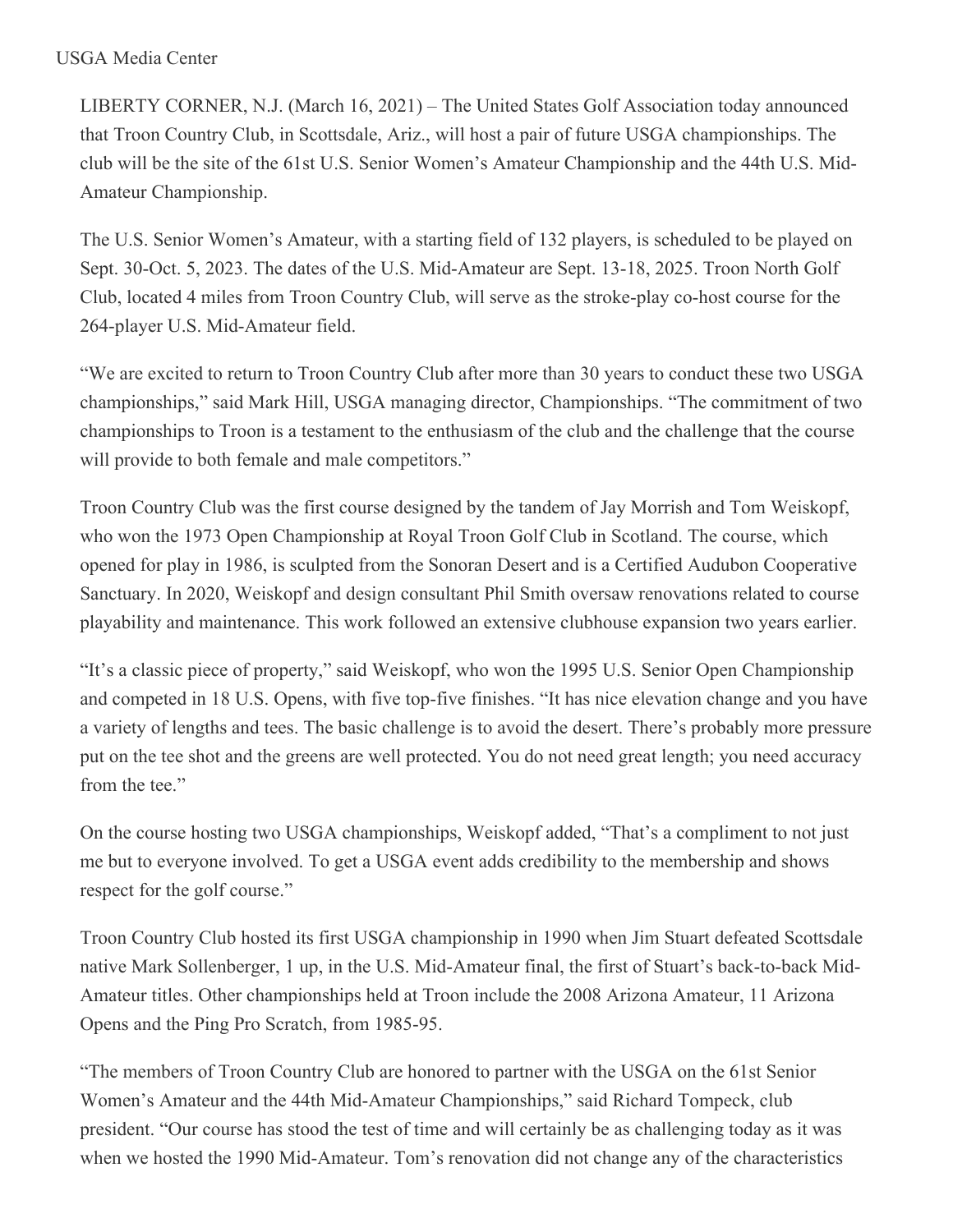that make it his best desert course design. We are excited to share our Troon experience with the competitors in these two prestigious national championships."

The 2023 U.S. Senior Women's Amateur and 2025 U.S. Mid-Amateur will be the 17th and 18th USGA championships held in Arizona, respectively. The Grand Canyon State has previously hosted three U.S. Senior Women's Amateurs – 1973 (won by Gwen Hibbs), 1992 (won by Rosemary Thompson) and 1999 (won by Carol Semple Thompson) – and two U.S. Mid-Amateurs – 1990 (won by Stuart) and 2006 (won by Dave Womack). It most recently hosted the 2019 U.S. Women's Mid-Amateur at Forest Highlands Golf Club in Flagstaff, another Weiskopf design. Ina Kim-Schaad won the championship.

The U.S. Senior Women's Amateur is open to any female golfer who is 50 years of age and whose Handicap Index® does not exceed 14.4. The championship was first played in 1962 and was conducted in a stroke-play format until it moved to match play in 1997. The winner and runner-up earn exemptions into the following year's U.S. Senior Women's Open Championship.

The 59th U.S. Senior Women's Amateur will be played Sept. 10-15, 2021 at The Lakewood Club, in Point Clear, Ala. The 2022 championship will be conducted at Anchorage (Alaska) Golf Course, July 30-Aug. 4.

The U.S. Mid-Amateur was first played in 1981. The championship is open to amateur golfers age 25 and older with a Handicap Index® not exceeding 3.4. The winner of the championship earns an exemption into the following year's U.S. Open Championship and the champion and runner-up are also exempt into the next U.S. Amateur Championship.

Sankaty Head Golf Club, in Siasconset, Mass., and stroke-play co-host Miacomet Golf Course, in Nantucket, Mass., will host the 40th U.S. Mid-Amateur, Sept. 25-30, 2021. The 2022 U.S. Mid-Amateur will be held at Erin Hills, in Erin, Wis., and stroke-play co-host Blue Mound Golf & Country Club, in Wauwatosa, Wis. Sleepy Hollow Country Club, in Scarborough, N.Y. and stroke-play co-host Fenway Golf Club, in Scarsdale, N.Y., will host in 2023.

## **About the USGA**

The USGA is a nonprofit organization that celebrates, serves and advances the game of golf. Founded in 1894, we conduct many of golf's premier professional and amateur championships, including the U.S. Open and U.S. Women's Open. With The R&A, we govern the sport via a global set of playing, equipment, handicapping and amateur status rules. The USGA campus in Liberty Corner, New Jersey, is home to the Association's Research and Test Center, where science and innovation are fueling a healthy and sustainable game for the future. The campus is also home to the USGA Golf Museum, where we honor the game by curating the world's most comprehensive archive of golf artifacts. To learn more, visit [usga.org.](https://nam12.safelinks.protection.outlook.com/?url=http%3A%2F%2Fwww.usga.org%2F&data=04%7C01%7CJGeske%40USGA.org%7C849dd629ed7940b7f07a08d8e88813cb%7C17abf7083a064391bdbd06808d1b9f81%7C0%7C0%7C637515018434259483%7CUnknown%7CTWFpbGZsb3d8eyJWIjoiMC4wLjAwMDAiLCJQIjoiV2luMzIiLCJBTiI6Ik1haWwiLCJXVCI6Mn0%3D%7C1000&sdata=SO2kYZxqxL5%2FIgV%2FizCG%2BnGDkyGYbbG30xPZkBBGxAo%3D&reserved=0)